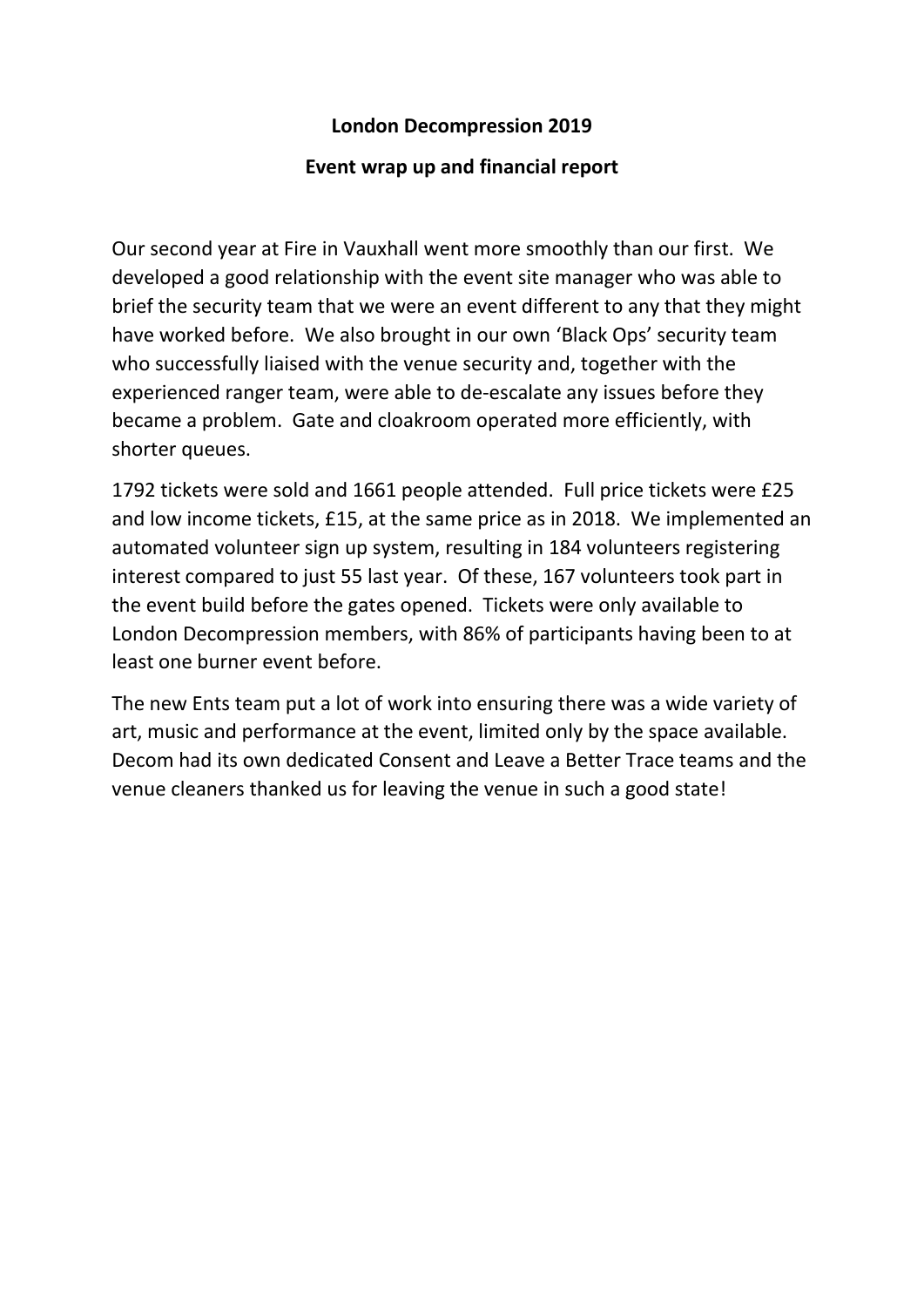

**London Decompression Spend 2019**